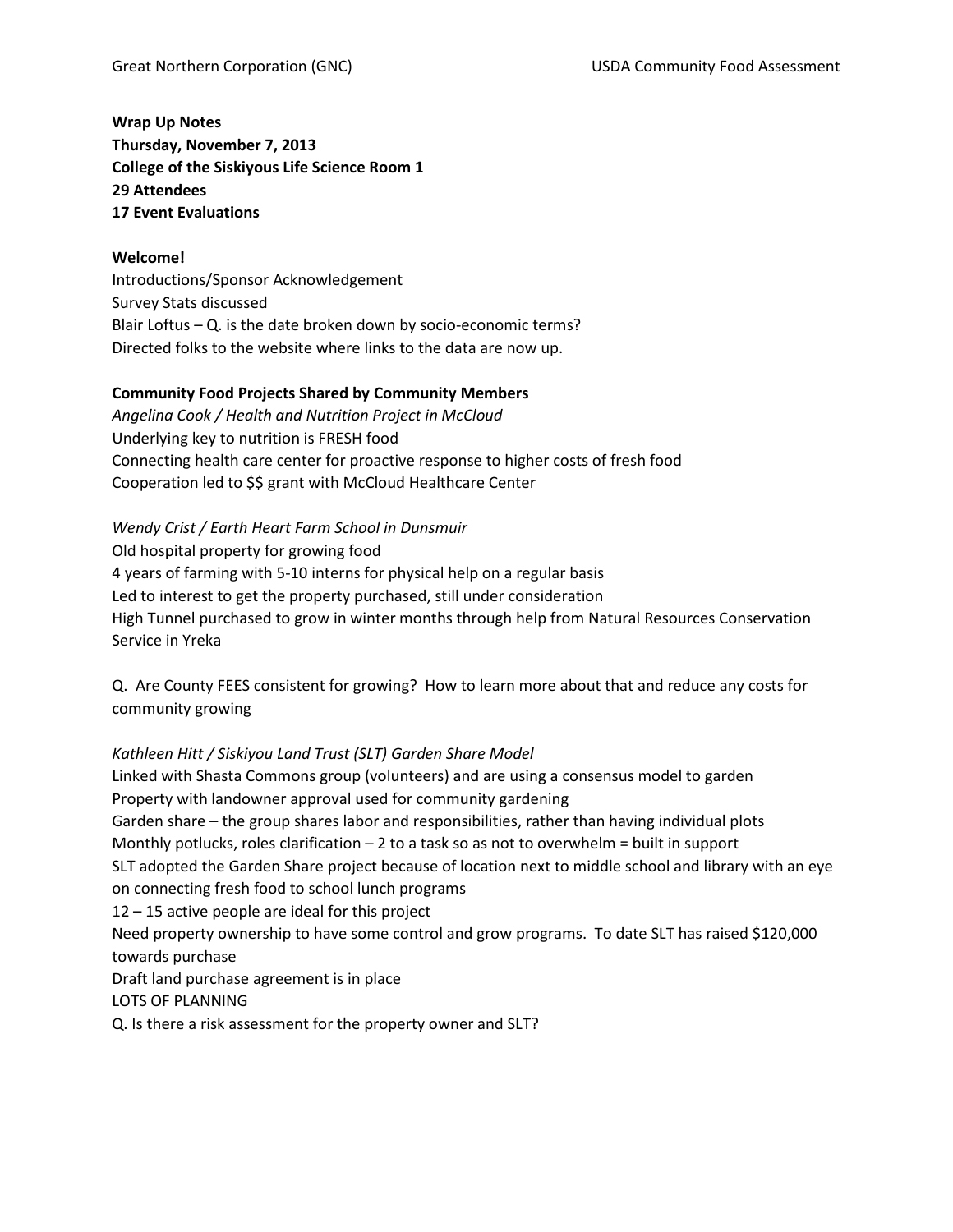*Vicki Krueger / Scott Valley Community Projects* Farm Girls Group (20 members) meet monthly for support, sharing, potluck Regular informal meetings generates projects Members provide hands-on help for some projects Ideas from Mary Jane's Farm Magazine<http://www.maryjanesfarm.org/> Meet last Wed of the month at Family Resource Center in Fort Jones, no youth involved as yet

*Westin A. Price Foundation* – group that looks at raw milk benefits and issues . There is an active chapter in the Scott Valley.<http://www.westonaprice.org/>

*Siskiyou Classic Canners and Food Preservation Grou*p – A Facebook group Highly utilized group that shares recipes, advice, sources of food Shares information on growing unusual crops, like sweet potatoes. Green tomatoes salsa! Sweet potatoes Learning opportunities – how to can dried beans Connections with heirloom seeds and growing

# **Cottage Food Law 4 presentations**

*Diane Gularte / Dolce Fiore a Siskiyou County permitted Cottage Food business*

Record keeping – more time than you think

Have integrity and honesty

Purchasing raw goods, expansion- resources –economic reality of the market

Purchasing local is difficult (Ashland /Medford for less expensive ingredients

"Leftovers" or not top quality pieces can become samples at markets – minimize waste, make it work for you

Costs: Cottage Food permit, well water testing costs, whether to carry insurance (she does), marketing, packaging

It's going to take longer than you think it will

Dina is her resource for what practices are acceptable, issues of acceptable source of food ingredients

# *Dina Elinson / Siskiyou County Environmental Health Division*

Cottage Food Law is a state law with local enforcement

Q. In Siskiyou County, what happens if you leave the county you are registered in to sell in another county? Must check with the County of destination to see if permit is acceptable or transferable.

Next Steps – READ THE APPLICATION!

q. How many permits so far? 5 "A" 2 "B"

Q. Certify every year? Yearly inspection BY APPOINTMENT (no surprises) unlike public inspections unannounced

Q. If you are growing your own ingredients, what rules are there?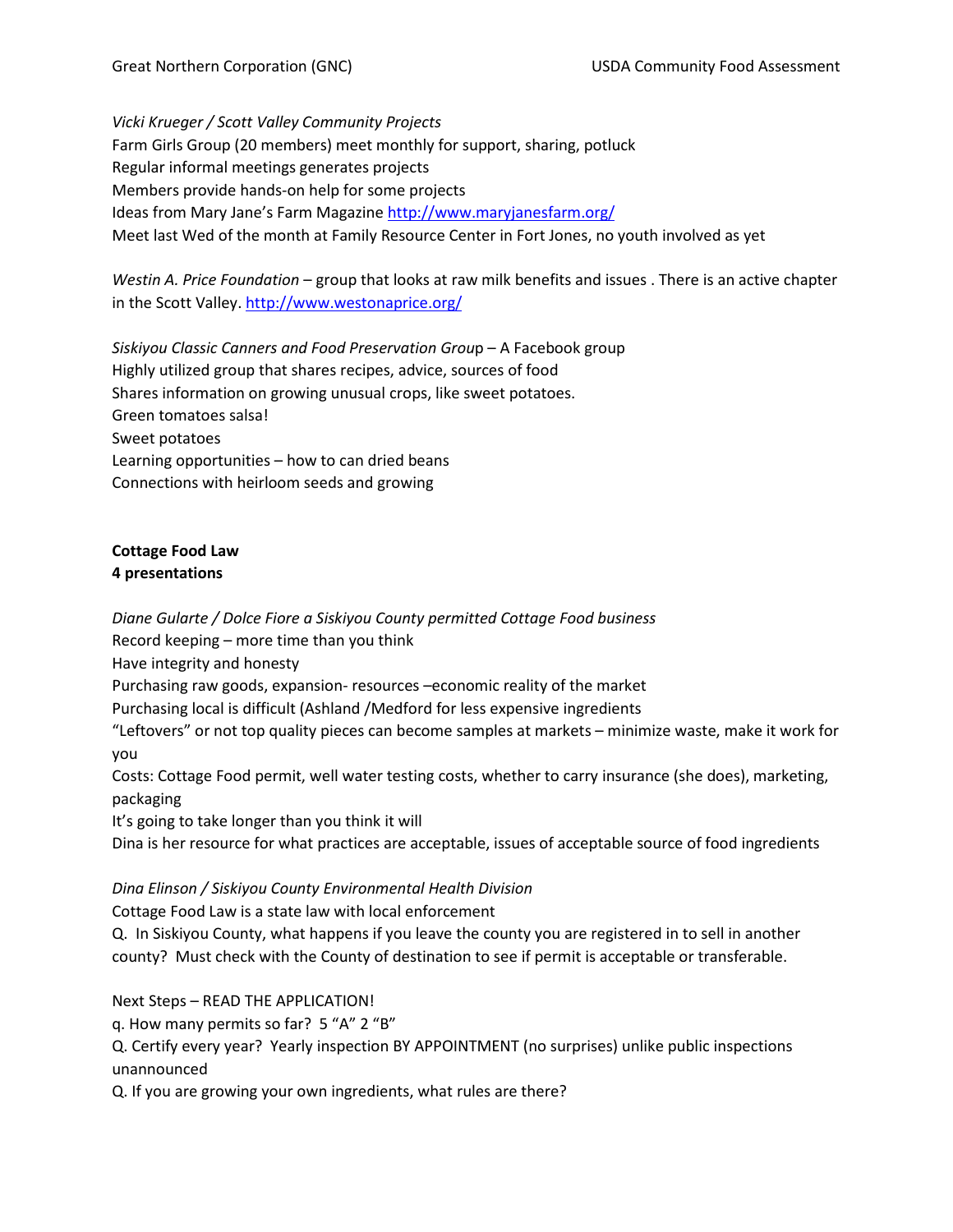What is the definition of FOOD SOURCE?

(gray area, generally defined as a source with insurance or a wholesale license)

#### *Nancy Swift, Paj Kane / JEDI Business Training*

7 participants indicated they are already in business or interested in small business education related to specifically to food business JEDI offers classes/workshops on site at your place or at College of the Siskiyous or JEDI's Mt. Shasta offices 11/21/13 Cottage Food Law workshop planned. Contact JEDI for more info It's Your Business class – good brainstorming ground – Hands On (COS with remote locations option Make Your Money Work For You – another business training class Other scheduled workshops: Seminar for Service Professionals Tax Planning for the Self Employed 11/18/13 FREE WEBINAR Health Care Reform 12/13 – attendees wanted to know the benefits of taking this class Defining Your Core Product 12/4/13 Resource mentioned - CA Farm Service Agency (Catherine Lewis)

Internet crowd sourced funding for startups? Kickstarter? JEDI is building information about how this works

*Leslie Elorin / Local Food Markets in Siskiyou County* Local food is about community Local food is needed and in demand We know where local food comes from! It's more than just a business opportunity =food security =economic development =reduce waste and carbon footprint

=create human satisfaction – teach each other value

Match your gift with a community need

COMPLEMENTING – not COMPETITION (works way beyond just food topics!)

Markets currently available: Fairs-Churches-Clubs- Markets-Parties-Individuals, online

Make your own market -

Marketing is all about networking – direct connect = talk! Tell your story!

Community Supported Agriculture – CSA's – pay into costs of farming and growing in exchange for food Web Your Efforts!!!

Do what you Love

Ask Questions and Dig!

GO FOR IT!!!!